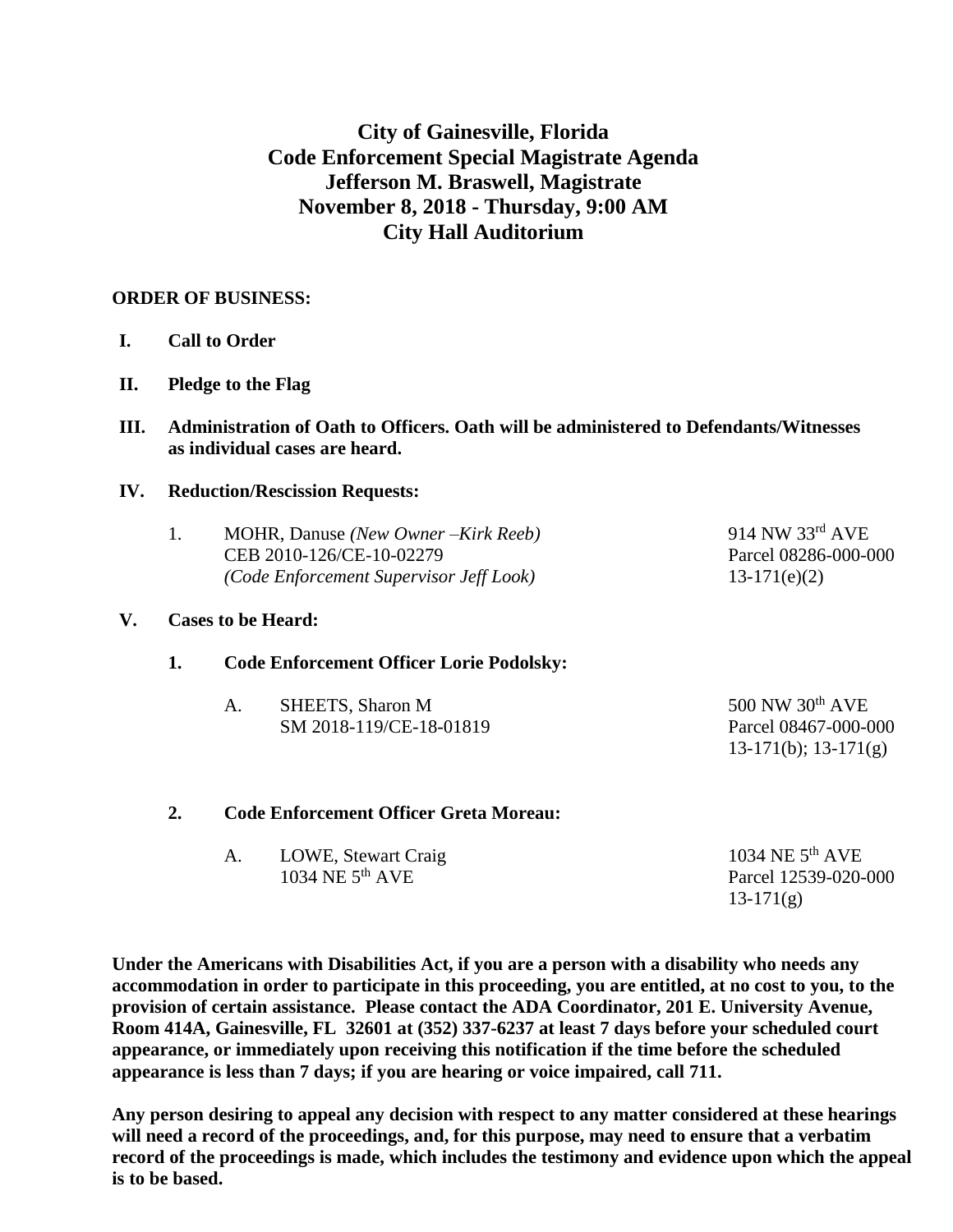#### **3. Code Enforcement Officer Steven Baker:**

| A.        | DICKERSON, Mary Katherine<br>SM 2018-123/CE-18-01352 | 1215 SE $19th$ TER<br>Parcel 16107-005-000<br>$13-76(c)(1); 13-181$ |
|-----------|------------------------------------------------------|---------------------------------------------------------------------|
| <b>B.</b> | DEL ROSARIO, Damaso A<br>SM 2018-124/CE-18-01767     | $0000$ SE $11th$ AVE<br>Parcel 16054-053-000<br>$13-171(b)$         |
| C.        | KIMBALL, John H<br>SM 2018-126/CE-18-00033           | 1119 SE $22nd$ AVE<br>Parcel 15998-002-000<br>13-181                |

#### **VI. Continuance Request:**

1. Owner's Request:

| $\mathsf{A}$ . | TRADEMARK METALS RECYCLING LLC (2 <sup>nd</sup> Req)<br>SM 2018-112/CE-18-01956<br>(Code Enforcement Officer John Gates) | 815 NE Waldo RD<br>Parcel 10818-000-000<br>$30-1.8$ |
|----------------|--------------------------------------------------------------------------------------------------------------------------|-----------------------------------------------------|
| - B.           | CADETTE, Maria T                                                                                                         | 4436 NW 27th TER                                    |

SM 2018-117/CE-18-01644 Parcel 06076-060-039 *(Code Enforcement Officer Samantha Norris)* 13-128(a); 13-141(a); 13-96(e); 13-127(13); 13-97(c); 13-171(e)(3);

13-171(a)

C. PERRY, Brenda D.  $736 \text{ NE } 24^{\text{th}} \text{ ST}$ SM 2018-128/CE-18-01051 Parcel 10905-001-000 *(Code Enforcement Officer Steven Baker)* 13-141(a); 13-181

- D. MORSE, Robert T & Patsy B 3657 NW 41<sup>st</sup> LN SM 2018-113/CE-18-01842 Parcel 06068-022-000 *(Code Enforcement Officer Samantha Norris)* 13-171(g); 13-181
- E. ROSE & Rose  $431$  NW  $2<sup>nd</sup>$  ST SM 2018-121/CE-18-02466 Parcel 14792-000-000 *(Code Enforcement Officer Greta Moreau)* 13-171(g); 13-171(b)
- F. MAGRILL & Perales H/W 3600 SW 36<sup>th</sup> ST SM 2018-114/CE-18-01950 Parcel 06102-007-000 *(Code Enforcement Officer Samantha Norris)* 26-137